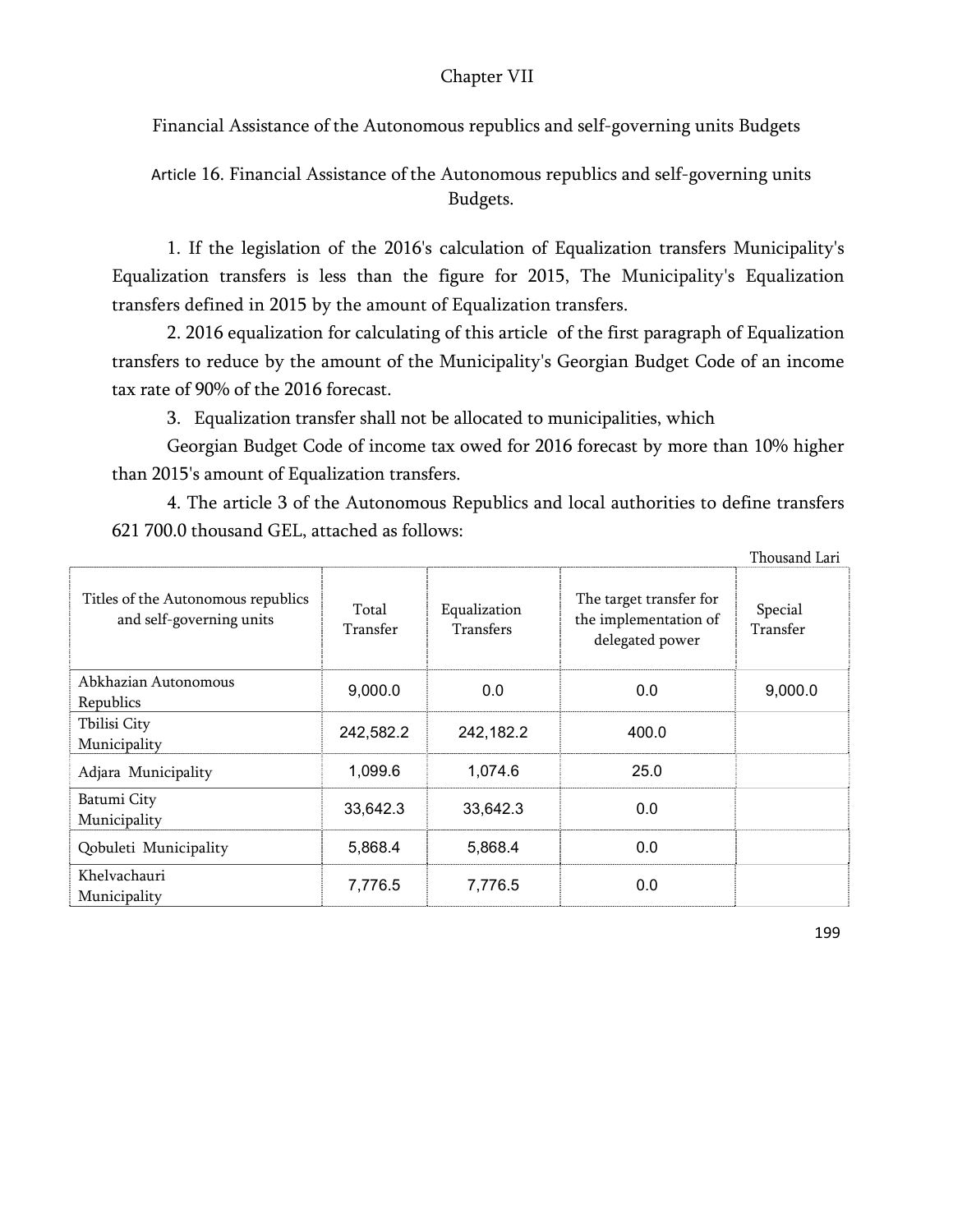| Titles of the Autonomous republics<br>and self-governing units | Total<br>Transfer | Equalization<br>Transfers | The target transfer for<br>the implementation of<br>delegated power | Special<br>Transfer |
|----------------------------------------------------------------|-------------------|---------------------------|---------------------------------------------------------------------|---------------------|
| Qedi Municipality                                              | 3,835.5           | 3,835.5                   | 0.0                                                                 |                     |
| Shuaxevi Municipality                                          | 4,207.2           | 4,207.2                   | 0.0                                                                 |                     |
| Xulo Municipality                                              | 5,986.0           | 5,986.0                   | 0.0                                                                 |                     |
| Axmeta Municipality                                            | 5,335.1           | 5,205.1                   | 130.0                                                               |                     |
| Gurjaani Municipality                                          | 5,930.4           | 5,770.4                   | 160.0                                                               |                     |
| Dedofliswyaro<br>Municipality                                  | 1,762.2           | 1,577.2                   | 185.0                                                               |                     |
| Telavi City<br>Municipality                                    | 6,442.4           | 6,280.4                   | 162.0                                                               |                     |
| Telavi Municipality                                            | 3,720.0           | 3,590.0                   | 130.0                                                               |                     |
| Lagodexi Municipality                                          | 5,411.8           | 5,191.8                   | 220.0                                                               |                     |
| Sagarejo Municipality                                          | 3,270.5           | 3,060.5                   | 210.0                                                               |                     |
| Sighnaghi Municipality                                         | 2,961.8           | 2,816.8                   | 145.0                                                               |                     |
| Khvareli Municipality                                          | 3,193.8           | 3,058.8                   | 135.0                                                               |                     |
| Qutaisi City<br>Municipality                                   | 21,498.0          | 21,278.0                  | 220.0                                                               |                     |
| Chiatura Municipality                                          | 6,807.3           | 6,575.3                   | 232.0                                                               |                     |
| Tkibuli Municipality                                           | 2,877.8           | 2,727.8                   | 150.0                                                               |                     |
| Wkaltubo Municipality                                          | 5,966.0           | 5,796.0                   | 170.0                                                               |                     |
| Baghdati Municipality                                          | 3,347.7           | 3,219.7                   | 128.0                                                               |                     |
| Vani Municipality                                              | 5,398.7           | 5,248.7                   | 150.0                                                               |                     |
| Zestafoni Municipality                                         | 5,470.8           | 5,230.8                   | 240.0                                                               |                     |
| Terjola Municipality                                           | 6,271.1           | 6,111.1                   | 160.0                                                               |                     |
| Samtedia Municipality                                          | 5,588.6           | 5,399.6                   | 189.0                                                               |                     |
| Sachxere Municipality                                          | 6,149.4           | 5,959.4                   | 190.0                                                               |                     |
| Kharagauli Municipality                                        | 4,192.1           | 4,054.1                   | 138.0                                                               |                     |
| Khoni Municipality                                             | 5,479.2           | 5,319.2                   | 160.0                                                               |                     |
| Poti City Municipality                                         | 260.0             | 0.0                       | 260.0                                                               |                     |
| Zugdidi City<br>Municipality                                   | 11,132.2          | 11,005.2                  | 127.0                                                               |                     |
| Zugdidi Municipality                                           | 11,752.2          | 11,522.2                  | 230.0                                                               |                     |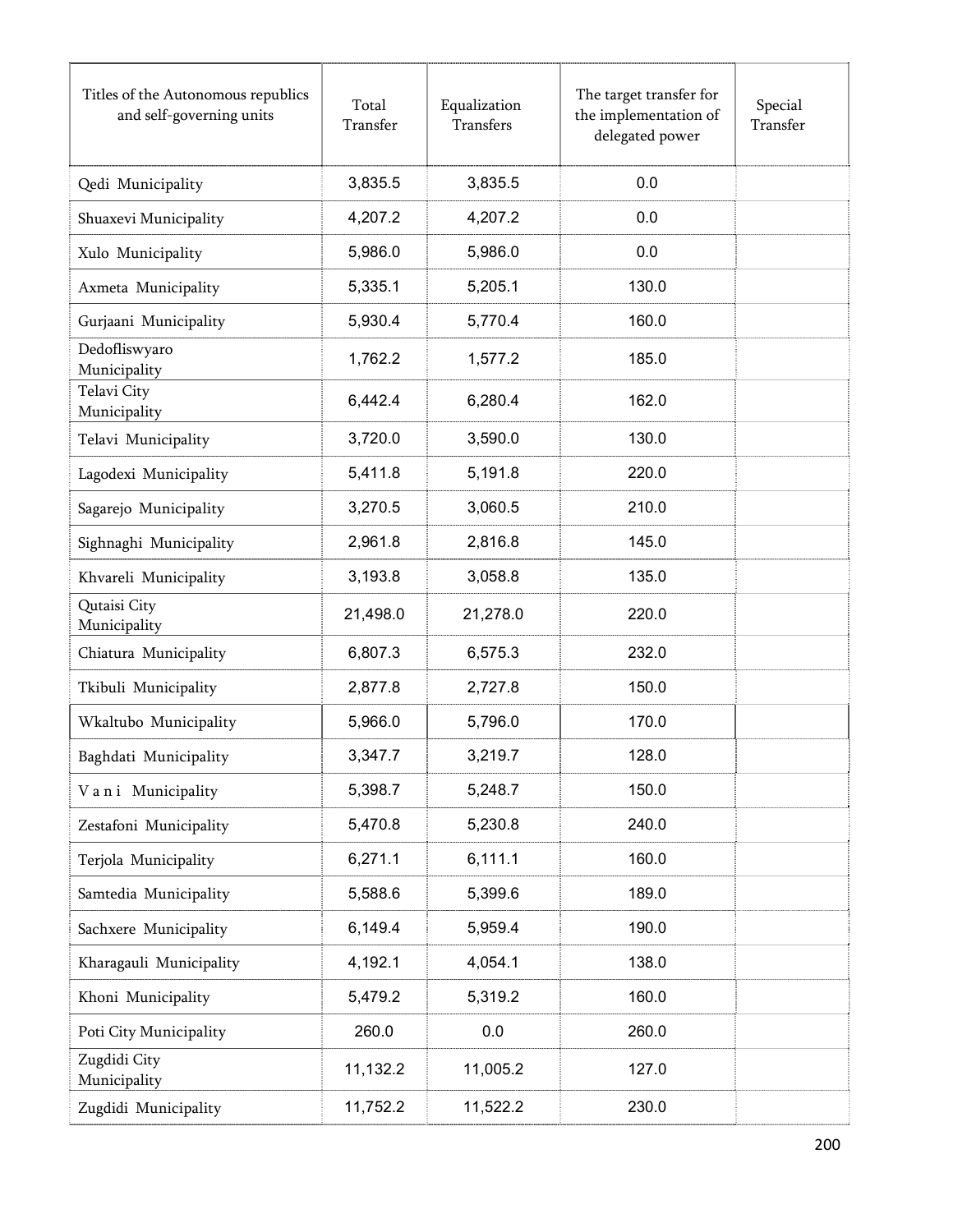| Titles of the Autonomous republics<br>and self-governing units | Total<br>Transfer | Equalization<br><b>Transfers</b> | The target transfer for<br>the implementation of<br>delegated power | Special<br>Transfer |
|----------------------------------------------------------------|-------------------|----------------------------------|---------------------------------------------------------------------|---------------------|
| Abasha Municipality                                            | 4,909.0           | 4,762.0                          | 147.0                                                               |                     |
| Martvili Municipality                                          | 5,227.5           | 5,064.5                          | 163.0                                                               |                     |
| Mestia Municipality                                            | 2,947.8           | 2,822.8                          | 125.0                                                               |                     |
| Senaki Municipality                                            | 4,208.7           | 4,013.7                          | 195.0                                                               |                     |
| Chkhorutsqu Municipality                                       | 4,057.8           | 3,885.8                          | 172.0                                                               |                     |
| Tsalenjikha Municipality                                       | 4,579.3           | 4,401.3                          | 178.0                                                               |                     |
| Khobi Municipality                                             | 2,347.7           | 2,127.7                          | 220.0                                                               |                     |
| Gori City Municipality                                         | 9,521.0           | 9,311.0                          | 210.0                                                               |                     |
| Gori Municipality                                              | 10,311.6          | 10,205.6                         | 106.0                                                               |                     |
| Kurta Municipality                                             | 2,122.6           | 2,032.6                          | 90.0                                                                |                     |
| Erdevi Municipality                                            | 3,168.1           | 1,873.1                          | 45.0                                                                | 1,250.0             |
| Kaspi Municipality                                             | 3,791.9           | 3,614.9                          | 177.0                                                               |                     |
| Kareli Municipality                                            | 6,052.5           | 5,839.5                          | 213.0                                                               |                     |
| Tighvi Municipality                                            | 1,410.9           | 1,285.9                          | 25.0                                                                | 100.0               |
| Khashuri Municipality                                          | 5,215.7           | 4,986.7                          | 229.0                                                               |                     |
| Rustavi City<br>Municipality                                   | 11,593.8          | 11,093.8                         | 500.0                                                               |                     |
| Bolnisi Municipality                                           | 305.0             | 0.0                              | 305.0                                                               |                     |
| Gardabani Municipality                                         | 2,389.5           | 2,129.5                          | 260.0                                                               |                     |
| Dmanisi Municipality                                           | 2,029.9           | 1,914.9                          | 115.0                                                               |                     |
| Tetri Tskharo<br>Municipality                                  | 4,018.9           | 3,801.9                          | 217.0                                                               |                     |
| Marneuli Municipality                                          | 4,862.5           | 4,612.5                          | 250.0                                                               |                     |
| Tsalka Municipality                                            | 2,663.0           | 2,554.0                          | 109.0                                                               |                     |
| Lanchkhuti Municipality                                        | 5,516.1           | 5,296.1                          | 220.0                                                               |                     |
| Ozurgerti City<br>Municipality                                 | 5,206.4           | 5,120.4                          | 86.0                                                                |                     |
| Ozurgerti Municipality                                         | 5,657.6           | 5,483.6                          | 174.0                                                               |                     |
| Chokhatauri Municipality                                       | 2,890.4           | 2,707.4                          | 183.0                                                               |                     |
| Adigeni Municipality                                           | 3,043.4           | 2,906.4                          | 137.0                                                               |                     |